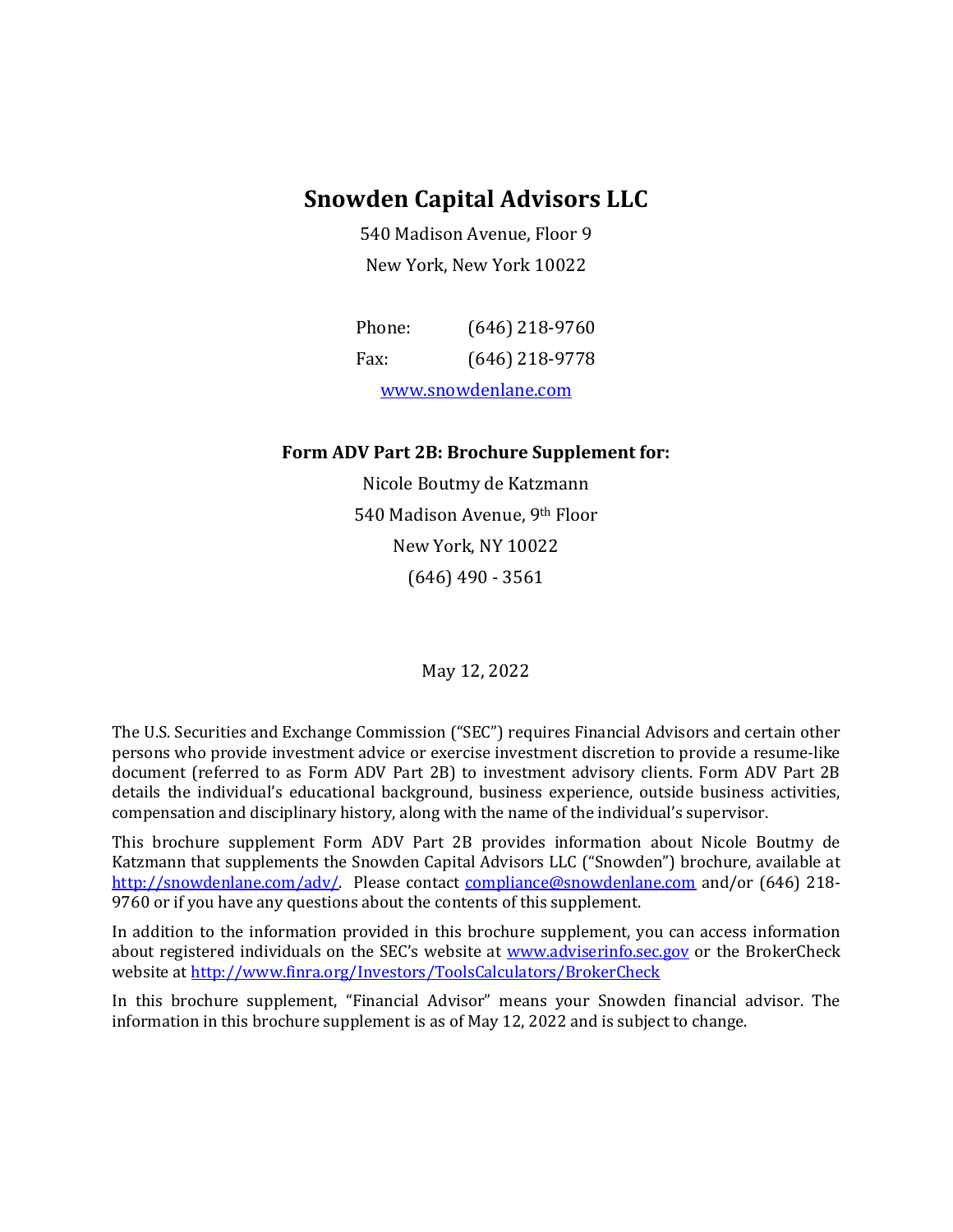# **ITEM 2 EDUCATIONAL BACKGROUND AND BUSINESS EXPERIENCE**

This section provides information about your Financial Advisor's age, educational background and employment history. The business background information reflects the last five years as reported in the Financial Industry Regulatory Authority ("FINRA") Central Registration Depository ("CRD").

Year of Birth 1967

Snowden Lane Partners, Partner and Managing Director, May 2022 - present

Fieldpoint Private Securities, Managing Director, August 2018 – May 2022

Oppenheimer & Co., Senior Director Investments, May 2003 – August 2018

#### **ITEM 3 DISCIPLINARY INFORMATION**

This section includes details about certain legal and disciplinary events. Nicole Boutmy de Katzmann has no reportable disciplinary events or other legal events that require disclosure under Form ADV Part 2B.

The SEC requires registered investment advisers to disclose certain legal and disciplinary events about your Financial Advisor and other investment adviser employees. The disciplinary reporting requirements for broker-dealers and investment advisers differ significantly, with FINRA requiring broker-dealers to report on matters that are not required to be reported by registered investment advisers. As a result, this brochure supplement excludes matters that are not required to be reported by investment advisers, such as pending complaints and arbitrations, matters that are found or settled in our favor, certain settlements of arbitrations and complaints, as well as bankruptcies, judgments, liens, bonds, and investigations.

Above are certain material legal and disciplinary events about your Financial Advisor, if any, that are disclosed on the BrokerCheck system. If your Financial Advisor does not have any material legal or disciplinary disclosures under Form ADV requirements, we will indicate as such above.

For more information on your Financial Advisor or any other registered firm employee, see the SEC's Investment Adviser Public Disclosure site, [http://www.adviserinfo.sec.gov/,](http://www.adviserinfo.sec.gov/) or FINRA's BrokerCheck, <http://www.finra.org/investors/ToolsCalculators/BrokerCheck/> and enter the applicable name into the investment adviser representative/broker search.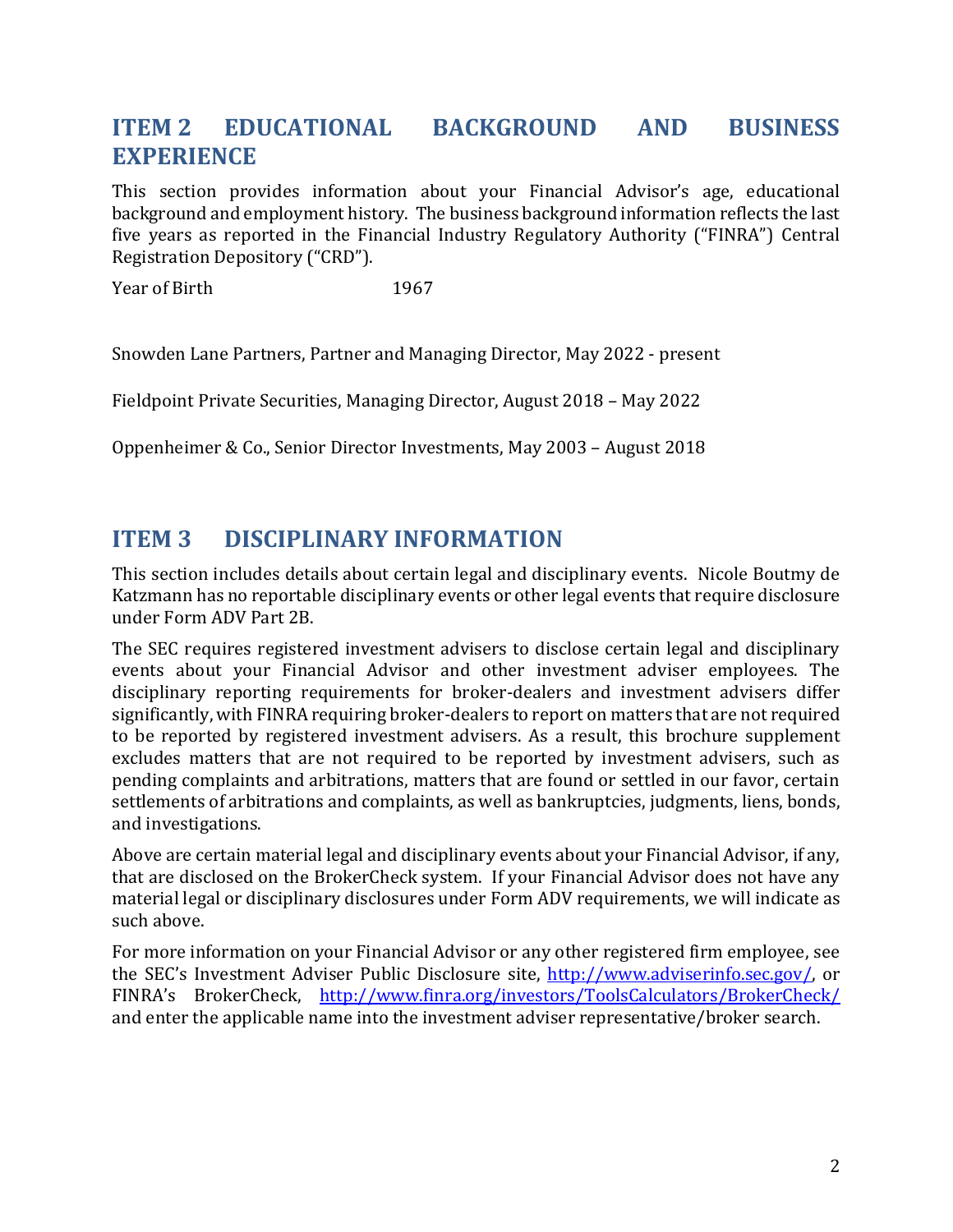# **ITEM 4 OTHER BUSINESS ACTIVITIES**

This section describes investment-related or other reportable businesses or occupations in which your Financial Advisor is engaged in addition to his activities in providing investment advisory services, including potential conflicts of interest that arise as a result of these other activities.

#### **Investment-Related Activities and Occupations**

Nicole Boutmy de Katzmann is a registered representative of Snowden Account Services LLC ("SAS"), which is registered as a broker-dealer with the SEC. Your Financial Advisor is registered with SAS to offer clients a broad range of products and services.

Your Financial Advisor may suggest or recommend that investment advisory clients use securities or other financial products, execution, and custody services, or products or services of an affiliate. In addition, your Financial Advisor may suggest or recommend that advisory clients purchase or sell certain insurance products through advisory and nonadvisory investment accounts. Snowden Financial Advisors are compensated based on, among other things:

- Commissions and other transaction-based compensation on the purchase or sale of certain securities.
- Investment advisory program asset-based fees and other fees associated with such programs.
- Distribution and service fees earned from the sale of mutual funds and other investment products.

Your Financial Advisor also may be compensated based on the sale of certain products and services offered through affiliates of Snowden. Consistent with firm policies, Financial Advisors may attend training events, due diligence meetings, and other events provided and paid for by the sponsors of mutual funds and other investment products that the Financial Advisor may recommend to his clients. The receipt of this cash and non-cash compensation creates an incentive for Financial Advisors to recommend investment products based on the compensation received. We address these conflicts of interest by maintaining policies and procedures on the suitability and supervision of the advisory programs and services we offer you, and by disclosing our practices to ensure you make a fully informed decision.

Your Financial Advisor may act as a trustee, fiduciary, or executor for certain family-related investment accounts and may earn commissions or other compensation on such accounts.

### **ITEM 5 ADDITIONAL COMPENSATION**

Investment advisers, such as Snowden, are required to act in the best interest of their clients, and our Financial Advisors are required to recommend only investment advisory programs, investment products and securities that are suitable for each client based upon the client's investment objectives, risk tolerance, and financial situation and needs. Certain of our compensation practices, however, may create actual or potential conflicts of interest that we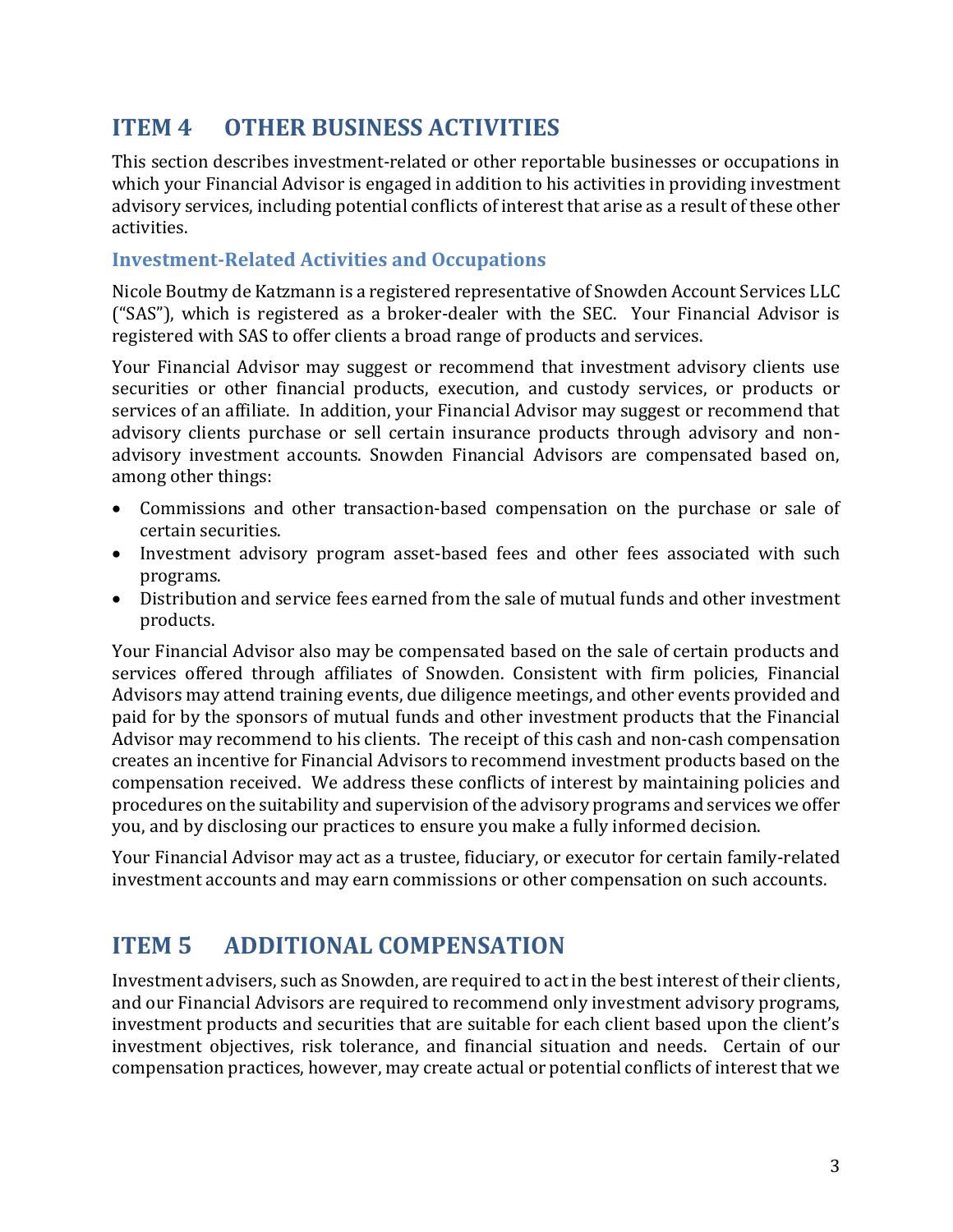would like to highlight. That said, these compensation practices are internal payments from Snowden to your Financial Advisor and do not result in additional charges to you.

Your Financial Advisor receives incentive compensation based on a percentage of the eligible revenue earned on the investment advisory and brokerage activities attributable to the accounts he services, as determined by Snowden.

The amount of compensation your Financial Advisor earns varies depending on the type of investment advisory program, service, or product offered. These differences create a conflict of interest in that there is a potential financial incentive for your Financial Advisor to recommend or select certain investment advisory programs, services or products based on the nature of the compensation your Financial Advisor receives. However, as mentioned above, our Financial Advisors are required to recommend investment advisory programs, investment products, and securities that are suitable for each client based upon the client's investment objectives, risk tolerance and financial situation and needs.

Your Financial Advisor is also eligible to receive referral fees and share in revenue generated from the services provided to his clients by Snowden affiliated companies. This revenue is taken into consideration in determining the incentive compensation described above.

Your Financial Advisor has received recruiting and retention payments that subject him to certain ongoing responsibilities. These payments, in part, take the form of an upfront loan. As each repayment obligation arises, your Financial Advisor is eligible for a continuing service bonus contingent on your Financial Advisor's continued employment and maintenance of a certain level of assets serviced by the Financial Advisor, and that continuing service bonus is used by the Financial Advisor to offset the current repayment obligation each year. The amount paid to Financial Advisors under these arrangements generally is based to a large extent on the size of the business serviced by the Financial Advisor either at Snowden or at a prior firm. In addition, your Financial Advisor is eligible for future bonus payments based on the total assets in accounts that he services at Snowden and the revenue generated from those accounts at some defined point in the future. These bonuses are in addition to the incentive compensation to which your Financial Advisor is otherwise entitled as a Snowden Financial Advisor.

Your Financial Advisor is subject to policies that prohibit the acceptance of gifts and entertainment that may influence the nature of the investment advice provided to clients. Consistent with these policies, your Financial Advisor is permitted to receive gifts of up to \$100 per year and participate in ordinary and customary business entertainment.

# **ITEM 6 SUPERVISION**

Snowden Capital Advisors LLC supervises its Financial Advisors and monitors the advice they provide to clients and any trading discretion they exercise through regular reviews of client account activity and positions for adherence to client investment guidelines and the firm's internal policies and procedures. The firm utilizes general policies applicable to all investment advisory programs and, because of the different features and services of our programs, program-specific policies, and procedures.